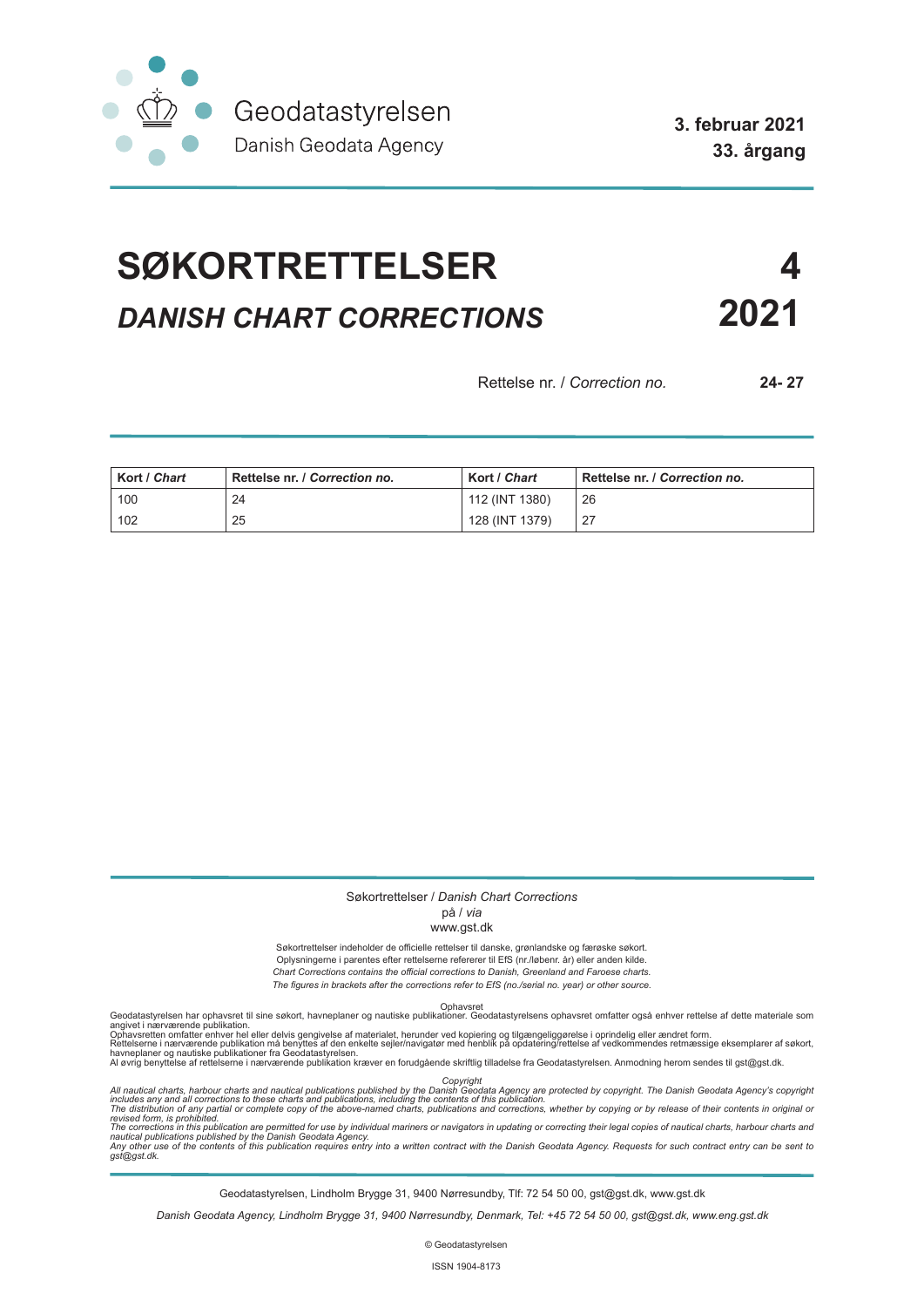| Rettelse nr. /<br><b>Correction no.</b><br>Kort / Chart |                      |              |                          |
|---------------------------------------------------------|----------------------|--------------|--------------------------|
| 24                                                      | <b>Hjelm SE</b>      |              |                          |
| 100                                                     | Ret fra / Amend from | Obstn        | 56°05,906'N 010°49,405'E |
|                                                         | til / $to$           | $(65)$ Obstn |                          |
|                                                         |                      |              | (GST, 26. januar 2021)   |
| 25                                                      | <b>Hjelm Banke S</b> |              |                          |
| 102                                                     | Ret fra / Amend from | $(75)$ Obstn | 56°05,906'N 010°49,405'E |
|                                                         | til / $to$           | $(65)$ Obstn |                          |
|                                                         |                      |              | (GST, 26. januar 2021)   |
| 26                                                      | <b>Hjelm Banke S</b> |              |                          |
| 112 (INT 1380)                                          | Ret fra / Amend from | $(75)$ Obstn | 56°05,906'N 010°49,405'E |
|                                                         | til / $to$           | $(65)$ Obstn |                          |
|                                                         |                      |              | (GST, 26. januar 2021)   |
| 27                                                      | <b>Hjelm Banke S</b> |              |                          |
| 128 (INT 1379)                                          | Ret fra / Amend from | $(75)$ Obstn | 56°05,906'N 010°49,405'E |
|                                                         | til / $to$           | $(65)$ Obstn |                          |
|                                                         |                      |              | (GST, 26. januar 2021)   |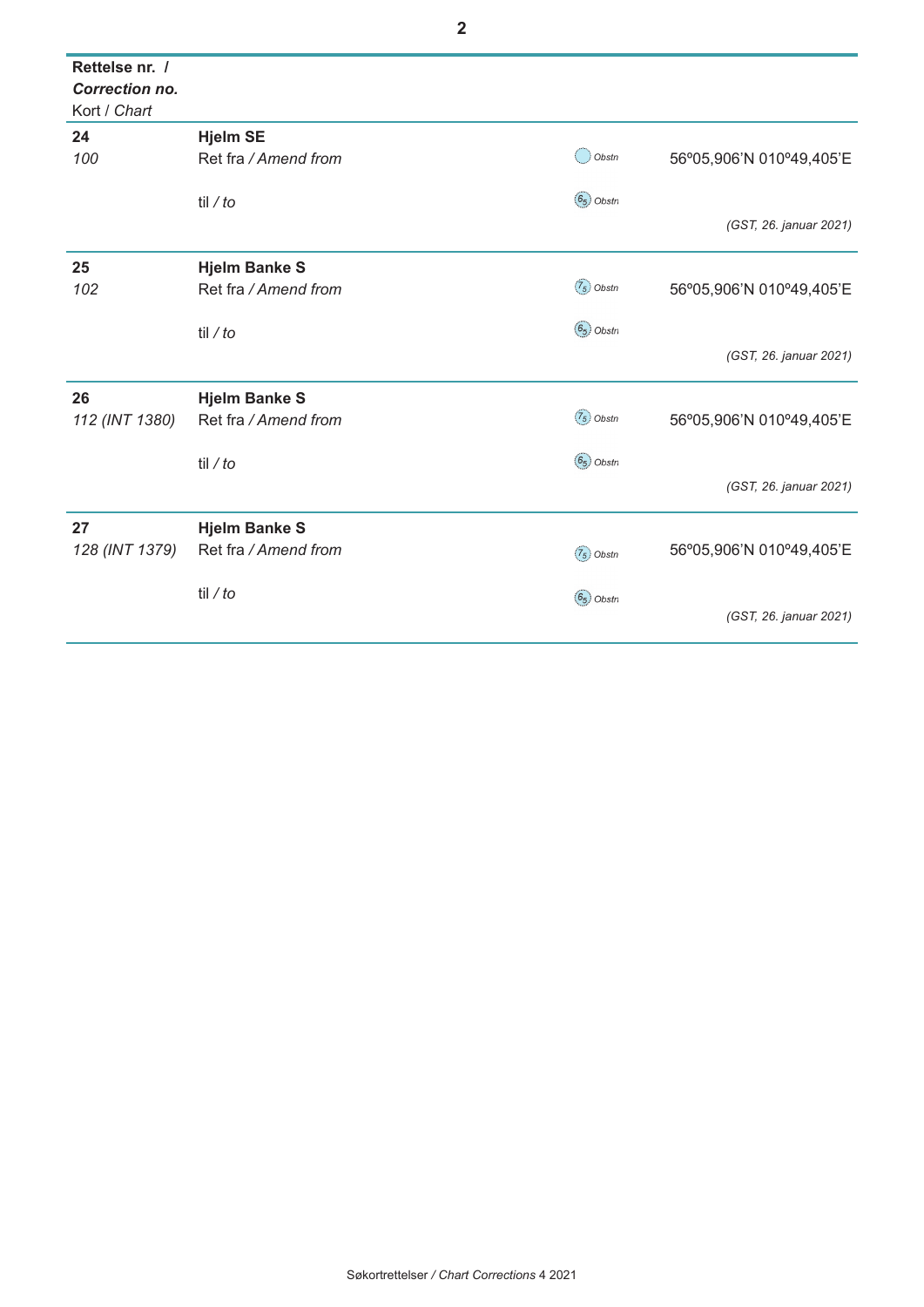#### **HAVNEOPLYSNINGER**

#### *[www.danskehavnelods.dk](http://www.danskehavnelods.dk/)*

| Grenaa Havn<br>Anmærkning er tilføjet.      | (4/57 2021)                       | Orø Havn<br>Plan er opdateret.       | (GST, 29. januar 2021) |
|---------------------------------------------|-----------------------------------|--------------------------------------|------------------------|
| <b>Hesnæs Havn</b><br>Plan er opdateret.    | (A1 Consult A/S, 18. januar 2021) | Rødbyhavn<br>Anmærkning er tilføjet. | (4/59 2021)            |
| <b>Odins Bro</b><br>Anmærkning er tilføjet. | (4/55 2021)                       | Rømø Havn<br>Anmærkning er tilføjet. | (4/58 2021)            |